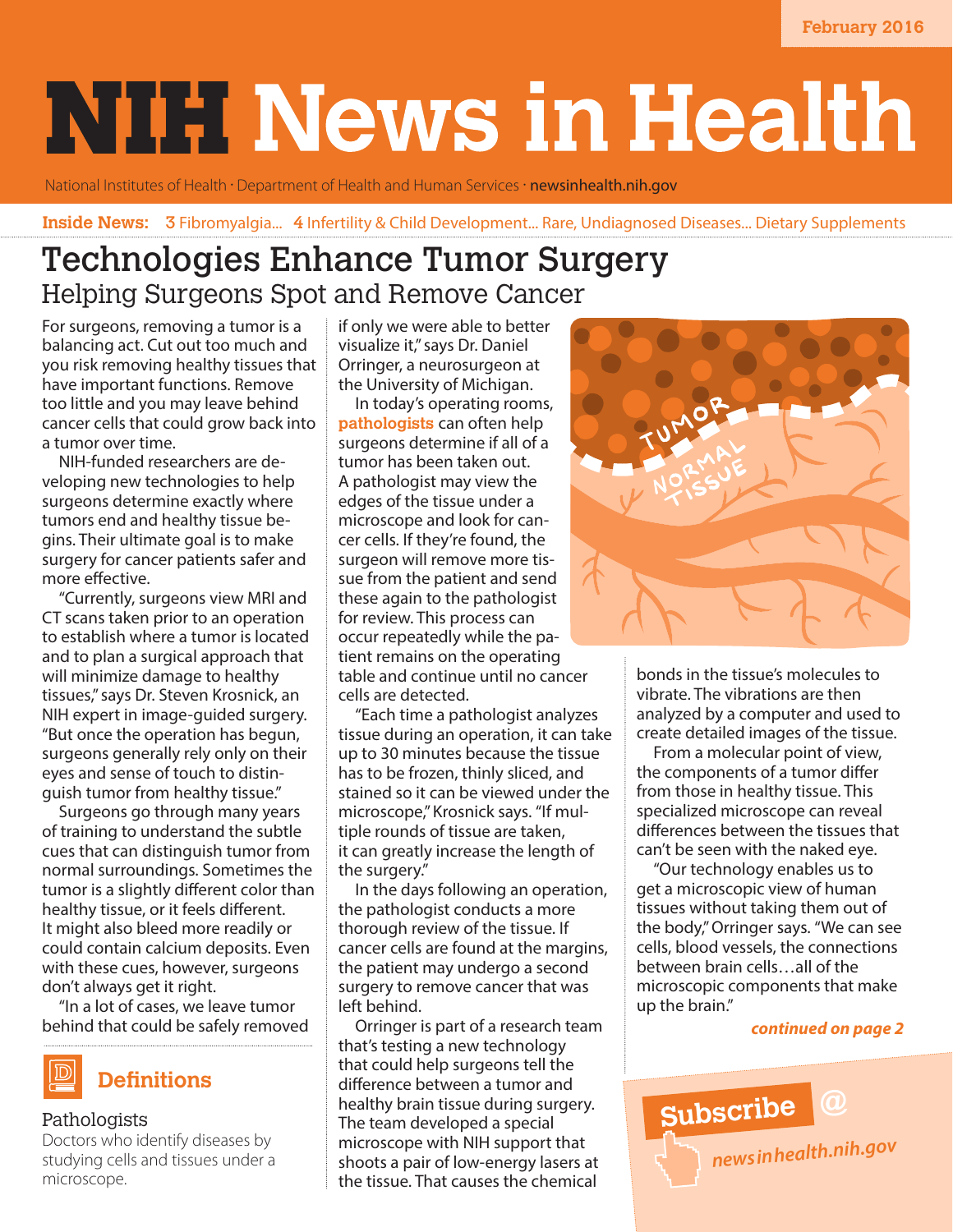#### *continued from page 1*

Orringer and colleagues developed a computer program that can quickly analyze the images and assess whether or not cancer cells are present. This type of analysis could

-----------

<u>(රාල)</u>

#### **Wise Choices** Questions To Ask Your Doctor

If you've been diagnosed with cancer, consider asking your doctor some of these questions before choosing a treatment plan:

- $\blacksquare$  What are the ways to treat my type and stage of cancer?
- $\blacksquare$  What are the benefits and risks of each of these treatments?
- $\blacksquare$  What treatment do you recommend? Why do you think it is best for me?
- $\blacksquare$  When will I need to start treatment?
- $\blacksquare$  Will I need to be in the hospital for treatment? If so, for how long?
- $\blacksquare$  What is my chance of recovery with this treatment?
- $\blacksquare$  How will we know if the treatment is working?
- $\blacksquare$  Would a clinical trial (research study) be right for me?
- $\blacksquare$  How do I find out about studies for my type and stage of cancer?

For more questions to ask your doctor about cancer, see [www.cancer.](http://www.cancer.gov/about-cancer/treatment/questions) [gov/about-cancer/treatment/questions](http://www.cancer.gov/about-cancer/treatment/questions).

#### **NIH News in Health ISSN 2375-6993 (Print) ISSN 1556-3898 (Online)**

**National Institutes of Health** Office of Communications & Public Liaison Building 31, Room 5B64 Bethesda, MD 20892-2094 nihnewsinhealth@od.nih.gov Tel: 301-402-7337

help surgeons decide whether all of a tumor has been cut out. To date, Orringer has used the specialized microscope to help remove cancer tissue in nearly 100 patients with brain tumors.

Other researchers are taking different approaches. For example, Dr. Quyen Nguyen—a head and neck surgeon at the University of California, San Diego—has developed a fluorescent molecule that's currently being tested in clinical trials. The patient receives an injection of the molecules before surgery. When exposed to certain types of light, these molecules cause cancer cells to glow, making them easier to spot and remove. The surgeon then uses a near-infrared camera to visualize the glowing tumor cells while operating.

Nguyen is also developing a fluorescent molecule to light up nerves. Accidental nerve injury during surgery can leave patients with loss of movement or feeling. In some cases, sexual function may be impaired.

"Nerves are really, really small, and they're often buried in soft tissue or encased within bone. When we have to do cancer surgery, they can be encased in the cancer itself," Nguyen says. The fluorescent molecule could help surgeons detect hard-to-spot nerves, so they can be protected. The nerve-tagging molecule is now being tested in animal studies.

Other NIH-funded researchers are focusing on ways to speed up cancer surgeries. Dr. Milind Rajadhyaksha, a researcher at Memorial Sloan Ketter-

**Editor** Harrison Wein, Ph.D. **Managing Editor** Vicki Contie

**Contributors** Alan Defibaugh (illustrations), Margot Kern, Trish Reynolds, and Harrison Wein

**Attention Editors** Reprint our articles and illustrations in your own publication. Our material is not copyrighted. Please acknowledge *NIH News in Health* as the source and send us a copy.

For more health information from NIH, visit **newsinhealth.nih.gov A A http://health.nih.gov** 

## **Web Links**

For more on cancer surgery technologies, click the "Links" tab at: <http://newsinhealth.nih.gov/issue/Feb2016/Feature1>

ing Cancer Center, has developed a microscope technique to reduce the amount of time it takes to perform a common surgery for removing nonmelanoma skin cancers.

Each year about 2 million people in the U.S. undergo Mohs surgery, in which a doctor successively removes suspicious areas until the surrounding skin tissue is free of cancer. The procedure can take several hours, because each time more tissue is removed, it has to be prepared and reviewed under a microscope to determine if cancer cells remain. This step can take up to 30 minutes.

The technique developed by Rajadhyaksha shortens the time for assessing removed tissue to less than 5 minutes, which greatly reduces the overall length of the procedure. Tissue is mounted in a specialized microscope that uses a focused laser line to do multiple scans of the tissue. The resulting image "strips" are then combined, like a mosaic, into a complete microscopic image of the tissue.

About 1,000 specialized skin surgeries have already been performed guided by this technique. Rajadhyaksha is currently developing an approach that would allow doctors to use the technology directly on a patient's skin, before any tissue has been removed. This would allow doctors to identify the edges of tumors before the start of surgery and reduce the need for several pre-surgical "margin-mapping" biopsies.

There are many types of cancer surgeries, and researchers continue to work hard to develop better techniques. If you're considering

surgery to treat your cancer, you can learn more at [www.](http://www.cancer.gov/about-cancer/treatment/types/surgery) [cancer.gov/about-cancer/treatment/](http://www.cancer.gov/about-cancer/treatment/types/surgery) [types/surgery](http://www.cancer.gov/about-cancer/treatment/types/surgery).  $\Box$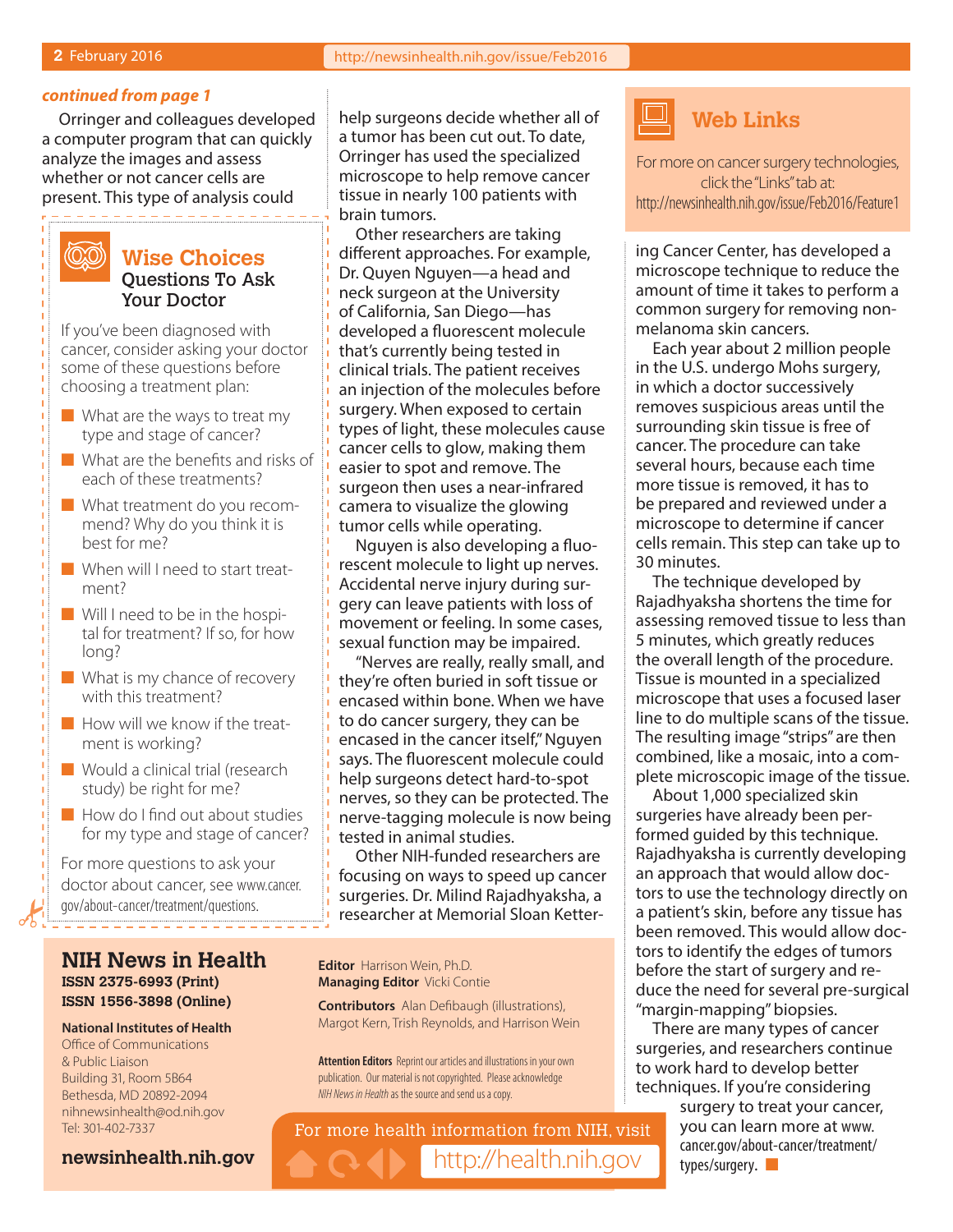## Focusing on Fibromyalgia A Puzzling and Painful Condition

You've probably heard of fibromyalgia, but you may not know what it is. Fibromyalgia is a long-term (chronic) pain condition that affects 5 million or more Americans ages 18 and older. For unknown reasons, most people diagnosed with fibromyalgia are women, although men and children also can be affected. People with certain disorders, such as rheumatoid arthritis or lupus, may also have fibromyalgia, which can affect their disease course and treatment.

Fibromyalgia can take a powerful toll on health, well-being, and quality of life. "People with fibromyalgia suffer from severe, daily pain that is widespread throughout the body," says Dr. Leslie J. Crofford, an NIHsupported researcher at Vanderbilt University. "Their pain is typically accompanied by debilitating fatigue, sleep that does not refresh them, and problems with thinking and memory."

People with fibromyalgia often see many doctors before finally receiving a diagnosis. The main symptoms pain and fatigue—overlap with those of many other conditions, which can

. . . . . . . .

**(OQO)** 

#### **Wise Choices** Feeling Better with Fibromyalgia

- $\blacksquare$  Get enough sleep. Getting the right kind of sleep can help ease pain and fatigue. Discuss any sleep problems with your doctor.
- **Fxercise**. Research has shown that regular exercise is one of the most effective treatments for fibromyalgia.
- $\blacksquare$  Try a complementary health approach. Practices such as tai chi, qi gong, yoga, massage therapy, and acupuncture may help relieve some symptoms.
- $\blacksquare$  Consider medicines. Talk to your health care provider about an approved medication for treating fibromyalgia.

complicate the diagnosis.

"To make things more challenging, there are no blood tests or X-rays that are abnormal in people with the disorder," says Crofford. With no specific diagnostic test, some doctors may question whether a patient's pain is real. "Even friends, family, and coworkers may have a difficult time understanding the person's symptoms," Crofford says.

A doctor familiar with fibromyalgia can make a diagnosis based on the criteria established by the American College of Rheumatology. Diagnostic symptoms include a history of widespread pain lasting more than 3 months and other symptoms such as fatigue. In making the diagnosis, doctors consider the number of areas throughout the body where the patient had pain in the past week, and they rule out other causes of disease.

What causes fibromyalgia isn`t fully understood. Many factors likely contribute. "We know that people with fibromyalgia have changes in the communication between the body and the brain," Crofford says. These changes may lead the brain to interpret certain sensations as painful that might not be bothersome to people without the disorder.

Researchers have found several genes that may affect a person's risk of developing fibromyalgia. Stressful life events may also play a role.

Fibromyalgia isn't a progressive disease, so it doesn't get worse over time and may even improve. It's never fatal, and it won't harm the joints, muscles, or internal organs.

Medications may help relieve some—but not all—symptoms of fibromyalgia. "Drug treatments by themselves don't result in remission or cure of fibromyalgia," says Crofford. "We've learned that exercise may work as well as or better than medications. In addition, therapies such as tai chi, yoga, and cognitive behavior therapy can also help to reduce symptoms."



People with fibromyalgia often have the best results when treated with multiple therapies. "It's critically important for health care providers to help patients develop an understanding of fibromyalgia, and to provide realistic information about treatments, with an emphasis on using exercise and other physical therapies in conjunction with medications," Crofford says.

Crofford and her colleagues are exploring whether a treatment called TENS (transcutaneous electrical nerve stimulation) can help people with fibromyalgia exercise more comfortably and reduce pain. She and other NIH-funded teams are also seeking markers of fibromyalgia in the blood that might ultimately lead to more targeted and effective treatments.

If you or someone you know has fibromyalgia, see the "Wise Choices" box for tips on reducing its impact.  $\blacksquare$ 



For more information about fibromyalgia, click the "Links" tab at: <http://newsinhealth.nih.gov/issue/Feb2016/Feature2>